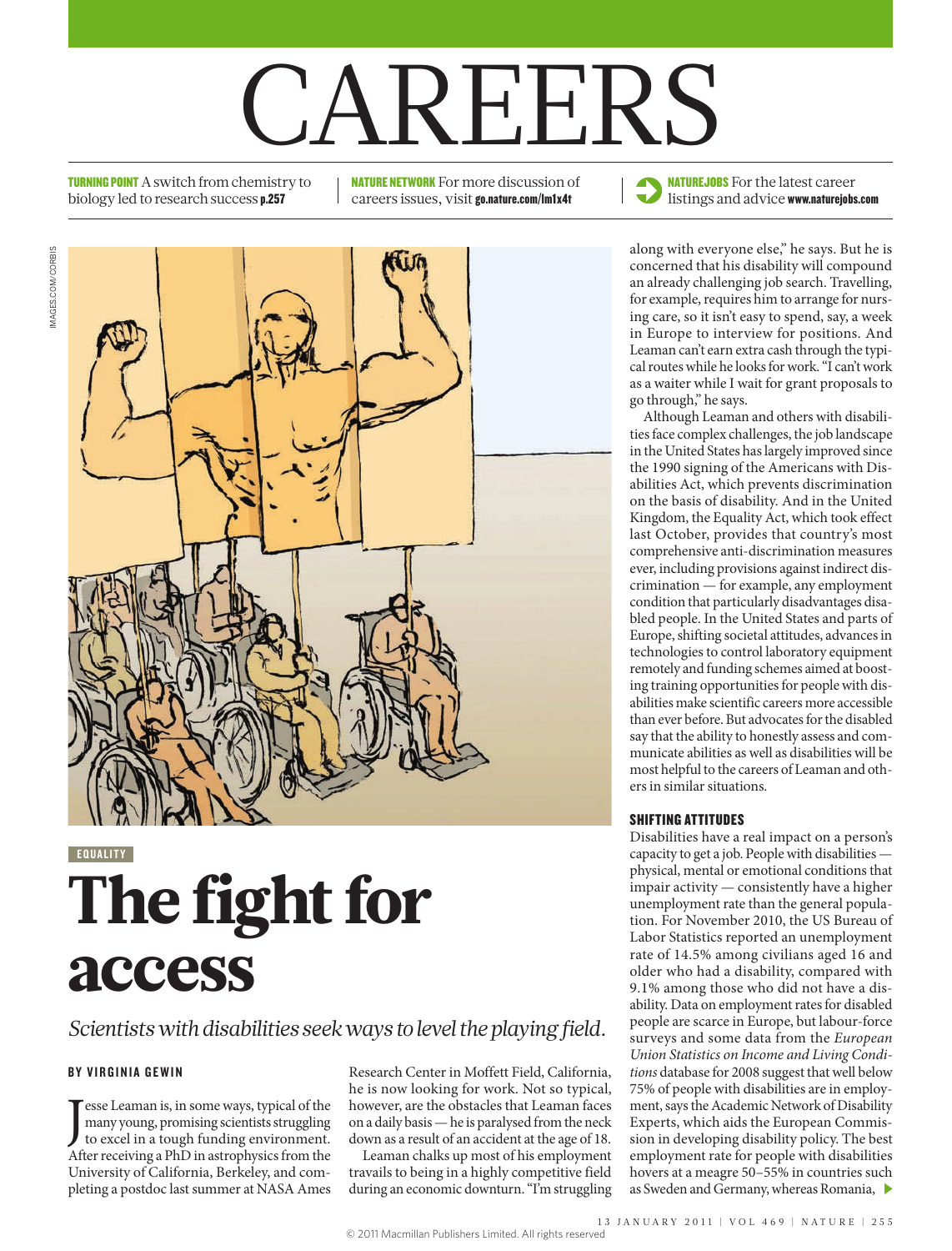Hungary and Poland have a dismal rate of 30%. Low rates of employment may be linked to any number of factors, including a lack of training, opportunities or confidence.

Simply getting into graduate school is the first hurdle. According to the US National Science Foundation (NSF), 10% of undergraduates entering science, technology, engineering or maths (STEM) fields have disabilities. Yet typically only 1% of people who receive STEM doctorates have disabilities — roughly 355 people in 2008. In 2004, the number hit a low of 284, part of a three-year decline that spurred NSF efforts to foster more opportunities, says Mark Leddy, director of the NSF's programme for research in disabilities education based in Arlington, Virginia.

Increases in the number of people with disabilities applying for STEM degrees and medical school may also reflect the fact that the term 'disability' has come to comprise a broader range of disorders than it once did. The traditional definition referred to someone who used a wheelchair or was visually or hearing impaired, but now it often also includes people with learning disabilities, attention-deficit disorders and psychiatric conditions. In Britain, for example, people with dyslexia and Asperger's syndrome submit among the largest number of preliminary enquiries for the government's Disabled Student Allowance (DSA), which was established in 1993 to help universities provide assistance such as signlanguage interpreters, note-takers or assistive computer software.

#### beYoND FuNDiNg CHaLLeNges

In the United States, a growing number of federal programmes offers supplemental funding or specific schemes to help students secure employment at research institutions. For example, the National Institutes of Health (NIH) in Bethesda, Maryland, offers grant supplements to promote diversity, and provides PhD and MD fellowship awards for students with disabilities. The NSF offers facilitation awards for

scientists and engineers with disabilities, to cover the costs of special accommodation or equipment needed to do research. It also funds ten university-based alliances, usually across multiple campuses throughout the country, that offer career support including mentoring and internships for people with disabilities who aspire to a scientific career. Other NSF-funded programmes, such as DO-IT (Disabilities, Opportunities, Internetworking and Technology), based at the University of Washington in Seattle, offer online mentoring and support to identify adaptive technologies, software, and online resources that can improve access to academic programmes.

In Britain, the outlook for postgraduate students with disabilities is less positive. One reason is that the DSA available to postgraduates is roughly half of that available to undergraduates. As a result, supplemental schemes are in high demand among postgraduates, says Paul Alexander, chief executive of the Snowdon Awards Scheme, a private funding body based in Southwater that was created in 1981 to facilitate disabled students' pursuit of higher education. The scheme's maximum award is only £2,500 (US\$3,900), but Alexander says that people with disabilities seeking postgraduate education make up at least 50% of the Snowdon scheme's roughly 100 awards each year. "Supplemental funding



**Mark Priestley of the University of Leeds, UK, pictured here with a colleague, critiques European policy on disability.**

is really uncommon throughout Europe, which can lead to all sorts of problems," says Mark Priestley, professor of disability policy at the University of Leeds, UK. For example, he says, students with disabilities who take longer than expected to complete their PhDs as a result of chronic health conditions may find that their grants don't adequately fund the extra time needed. "We've had a few issues with students needing extensions, yet the funders were not flexible," he says. In those cases, the funding simply runs out.

Other opportunities, such as the Erasmus scheme — designed to facilitate the movement of student researchers across Europe

— go largely untapped among the disabled, although they are eligible for supplemental awards to cover travel- or care-related costs. Just 213 students with special needs — out of a total of 198,523 Erasmus students Europe-wide — received extra funding during 2008–09. In Britain, only 9 out of 11,724 Erasmus students applied for the supplemental awards in 2010, according to the British Council, which oversees the scheme in the United Kingdom. As Leaman notes, travel is difficult for some with physical disabilities, but Priestley says that the apparent lack of take-up of mobility schemes may also reflect how the inconsistent patchwork of legislation covering support services and employment in European countries can

> make such a move daunting to people with disabilities.

There are some hurdles that targeted schemes can't help with. "Getting started as a young investigator is the hardest part for scientists with physical disabilities, given attitudinal as well as physical barriers that must be overcome," says Brad Duerstock, a biomedical researcher at Purdue University in West Lafayette, Indiana, who uses a wheelchair. Duerstock says that he was lucky to do his PhD at the Center for Paralysis Research at Purdue with Richard Borgens, a neuroscientist. "He knew my limitations and was very open about working with me to find out what kind of research I could do," says Duerstock. Still, he says, he struggled to hit training milestones as quickly as people without disabilities.

Duerstock plans to open an Institute for Accessible Science at Purdue this year — launched with a US\$2-million NIH 'Pathfinder' award that he received last October. The awards aim to increase the diversity of the scientific workforce. Duerstock's reconfigurable lab space will allow him to help at least six young disabled scientists work out how best to modify laboratory equipment so that they can conduct science autonomously. "Our main mission is to help these students be as independent as possible that's what they need," he says.

But technology alone won't prepare disabled scientists for the job market. Internships are key: they offer access to a potential employer while letting employers assess abilities without making long-term commitments. To be frank, says Sheryl Burgstahler, director of DO-IT, some employers may be nervous about hiring someone with a disability because, if things don't work out, anti-discrimination laws can make termination difficult. Internships, she says, are a way for both the employer and intern to have a positive experience — and have led several participants to permanent positions at Microsoft, for example.

The Entry Point! programme, funded by the